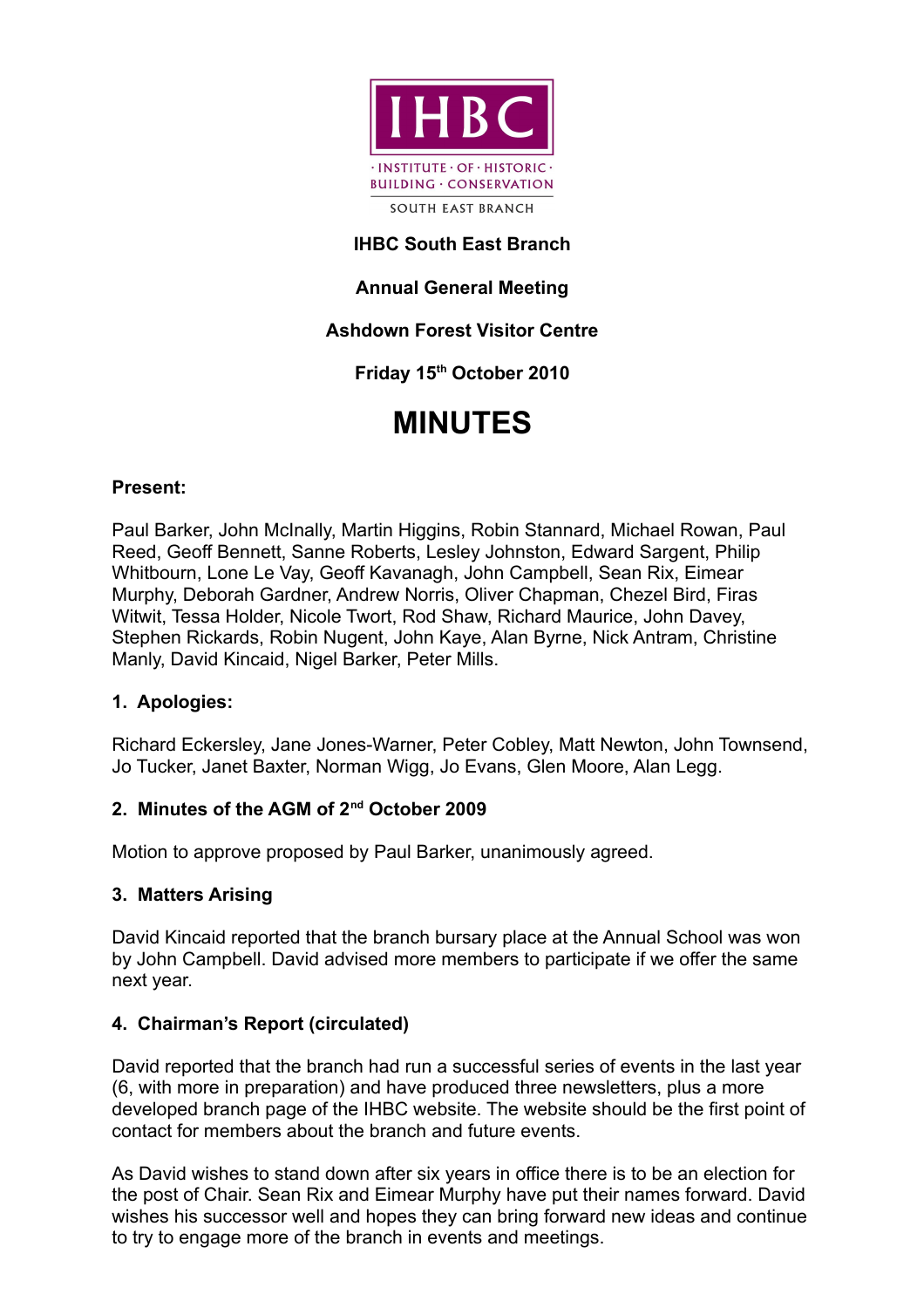He thanked all of the Committee for their support in the last year, in particular Nigel Barker and Peter Mills who are also standing down from their posts.

Lastly, David made a plea for people to sign up for the Heritage Crime Initiative seminar at Chatham on 10<sup>th</sup> November as it is in danger of not running due to lack of bookings.

### **5. Treasurer's Report (circulated)**

Nigel reported that the branch started the year with just under £3000 but still had to make the promised budget commitment towards the production of the peg tile leaflet. The payment has now been made and at the end of the accounting period the branch funds stand at just under £1400.

The branch earned over £1100 from events during the year. After taking out costs, the 'profit' was around £300. This enabled the branch to provide a bursary place at the IHBC Annual School and covered the costs of the Committee, which stood at £160, the same as the year before. He described the branches finances as 'stable'.

For the forthcoming year he has allowed for an increase in expenses of 10%, plus a nominal figure of £150 to cover Chair expenses (not claimed). The branch has no outstanding financial commitments and the Business Plan does not raise and budgetary issues, so he has set the provisional budget as follows:

£800 for expenditure on training and events £180 for Committee expenses £150 for Chair's travel £170 for annual School bursary

This results in a budget forecast of £1300 for Oct 2010-Sept 2011, plus a 10% contingency results in a final total of c£1430 for the year ahead.

The branch currently has a balance of just under £1400, resulting in a small deficit, but the forecast is that we should make a good profit from today's event. This means that we do not have to seek a float or a loan from central funds for the year. Nigel distributed the Financial Return for the accounting period 2009-2010 and asked that it be approved for submission at the AGM.

Approval of the report was proposed by Paul Barker and seconded by Debbie Gardner. Unanimously agreed.

#### **6. Branch Business Plan**

David reported that he had not received any comments on the draft from members so it was proposed that it be adopted without change and sent to the November IHBC Council meeting.

Nick Antram proposed and Debbie Gardner seconded the motion. It was unanimously agreed.

#### **7. Election of Officers**

David Kincaid explained how the vote for a new Chair was to be held. Ballot papers were issued and the ballot box passed round. No proxy votes had been received.

The votes were counted and were as follows: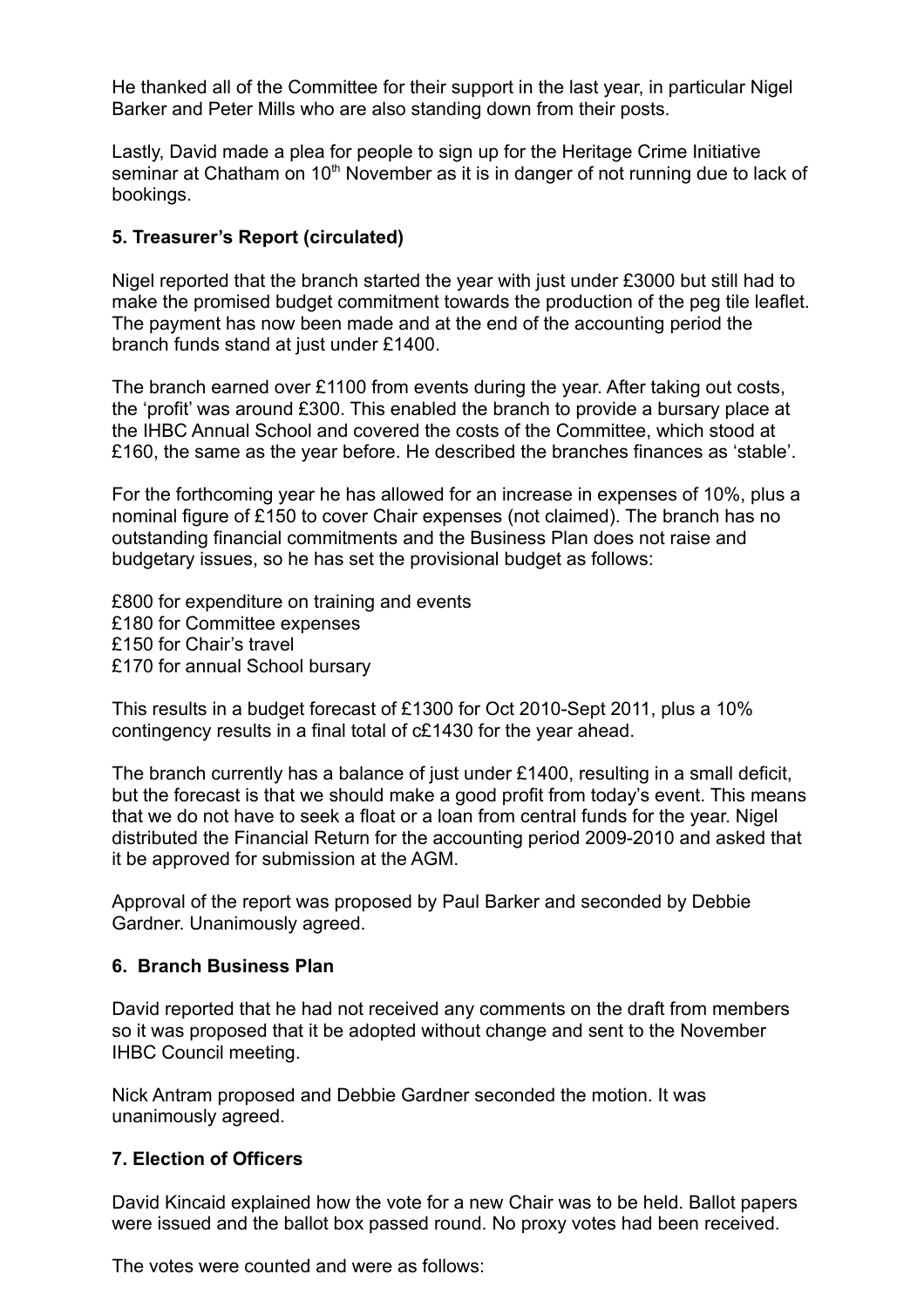Eimear Murphy 12 votes Sean Rix 15 votes.

**Sean Rix** was duly elected as the new **Chair** of the South East Branch and took over at this point.

A proposal of thanks was made to David for his time as Chair.

A discussion then took place for the remaining Committee posts and the results were as follows:

**Vice Chair – Andrew Norris.** Proposed by Paul Barker, seconded by Lone Le Vay.

**Secretary** - **Eimear Murphy.** Proposed by Nick Antram, seconded by Paul Barker.

**Treasurer – Lone Le Vay.** Proposed by Andrew Norris, seconded by Debbie Gardner.

**Membership – Chezel Bird.** Proposed by David Kincaid, seconded by Richard Maurice.

**Surrey Rep – Peter Mills.** Proposed by Paul Barker, seconded by Martin Higgins.

**Kent Rep – Ollie Chapman** (remaining in post).

**West Sussex – Lone Le Vay** (remaining in post until a candidate comes forward).

**East Sussex – Debbie Gardner** (remaining in post).

**Branch Rep on Council – David Kincaid.** Proposed by Paul Barker, seconded by Peter Mills.

## **Officers Without Portfolio – John Davey, John Campbell, Jo Evans.**

#### **8. Future Events**

Sean indicated that he is intending to repeat the successful Christmas Wassail, on Friday  $3<sup>rd</sup>$  December. It may follow (part of) the route of the London 2012 marathon, although it was reported that the route has now been changed. Details will be on the website.

Peter reported that there is the possibility of an evening seminar by Selectaglaze in the New Year, with particular emphasis on secondary glazing in historic buildings. The event would be free to members and may be held in Westerham Village Hall. Peter will investigate and publicise when a date has been set.

Sean asked for anyone with more ideas for events to get in touch with the **Committee.** 

## **9. Any Other Business**

Sean thanked all of the outgoing Committee members for their contributions to the branch.